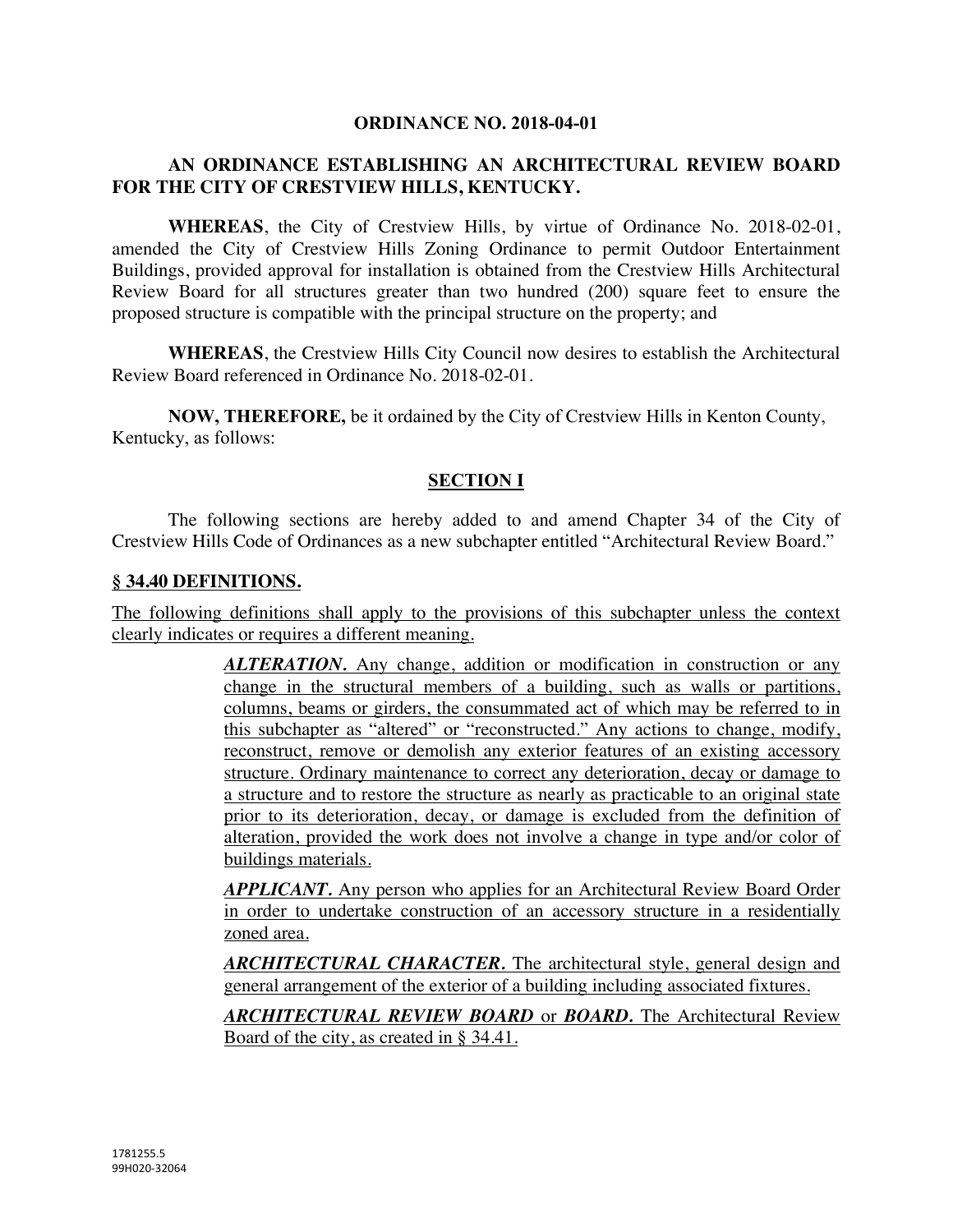*ARCHITECTURAL STYLE*. The predominate architectural styles within given areas where the structure is built/altered as described § 34.43(B).

*BOARD ORDER.* The official document issued by the Architectural Review Board containing the official record of a final action or recommendation on an application for a review required by the Board in accordance with this subchapter.

*CHANGE.* Any new construction, alteration, demolition or removal of other construction involving any structure subject to the provisions of this subchapter. *CHANGE* shall not include ordinary maintenance or repair of any property if no change in material, design, color or outward appearance is undertaken.

*CITY.* The City of Crestview Hills.

*CITY COUNCIL,* or *COUNCIL.* The legislative body of the city.

*DEMOLITION*. The complete or substantial removal or planned destruction of any structure subject to Article IX.

*DETERIORATION*. The impairment of value or usefulness of a structure or site through action or lack of maintenance or upkeep.

*EXTERIOR ARCHITECTURAL FEATURE.* A prominent or significant part or element of a building, structure or site. Features include the architectural style and general arrangement of the exterior of the structure including building materials, windows, doors, lights, signs, dry-laid stone fences and other fixtures appurtenant thereto. *FEATURE* shall include the style, material, color, height, area and lighting.

*LANDSCAPING.* Site modifications subject to Board or Zoning Administrator review of plant cover or materials.

*OWNER*. The legal person(s) of record having ownership of a property.

*ORDINARY MAINTENANCE.* Exterior work which does not involve any change in material, texture or color, design or, arrangement. Examples include repainting with the same color; residing a wood building with wood-siding and painting the same color.

**PDS.** Planning and Development Services of Kenton County.

*PERSON*. Includes any association, firm, partnership, trust, governmental body, corporation, organization, as well as an individual.

*SITE.* Any space or ground within the application area, including ground adjacent to structures.

#### **§ 34.41 ARCHITECTURAL REVIEW BOARD; PURPOSE, MEMBERSHIP, AND OPERATION.**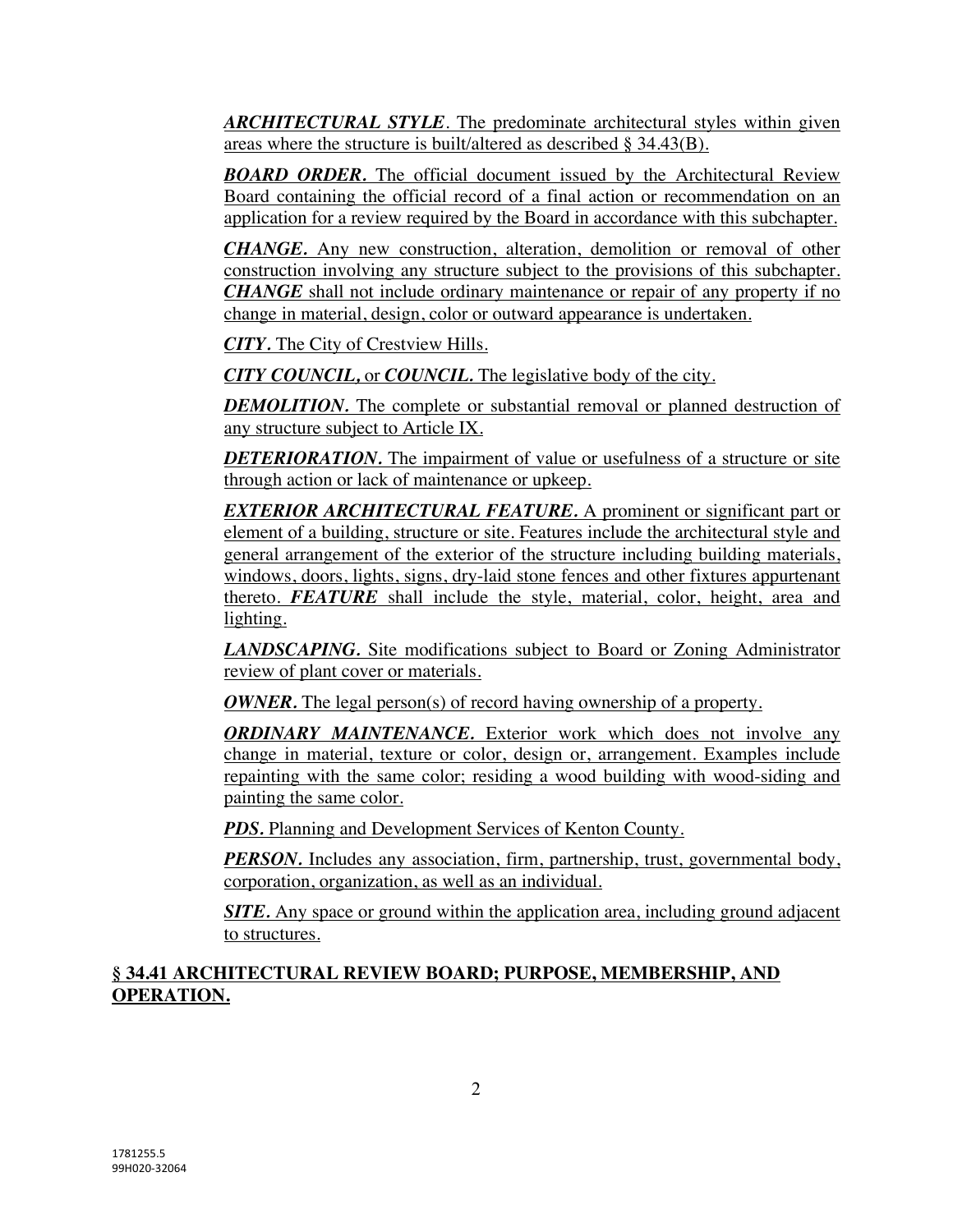- There is hereby created an Architectural Review Board for the City, which shall review Accessory Structures in all single-family residential zones as proscribed in Article IX, Section 9.18(C) of the City's Zoning Ordinance.
- (B) Purpose.
	- The purpose of the Board shall be to review all applications for the installation of Outdoor Entertainment Buildings and ensure the preservation of the architectural character of the neighborhood and economic vitality of the City's residential zones.
	- The duties of the Board shall be accomplished through the review of construction, alteration, and maintenance of Outdoor Entertainment Buildings; to preserve the architectural features and characteristics of the neighborhood; and to recommend legislation designed to promote these purposes.
- Establishment; members.
	- The Board shall consist of five voting members appointed by the Mayor and  $(1)$ approved by the City Council. A majority of the Board shall constitute a quorum for the purpose of conducting business.
	- Membership of the Board may consist of one or a combination of the following:
		- A person knowledgeable in residential real estate.
		- A person who maintains his or her personal residence within an area in which Outdoor Entertainment Buildings are permitted.
		- A person knowledgeable in residential design, landscape, architecture or other related fields.
		- A person who has architectural training or who has had extensive building or building inspection experience.
		- (e) A person who works in the construction industry.
	- At least two members should be from professions of architecture, landscape architecture, planning, or related disciplines.
	- Members shall serve without compensation, unless otherwise provided by Council.
- *Terms of office.* Each member shall hold office from the date of his or her appointment for a term of four (4) years. Any member may continue in office after his or her term expires until an appointed successor takes office, or until sixty (60) days have elapsed, whichever occurs first. No member shall serve more than two (2) consecutive four- (4) year terms.
- *Vacancies.* All vacancies created by the expiration of the terms, resignations, or other means shall be filled in accordance with the requirements of division (D) above. In the event the requirements of division (D) cannot be met the Mayor may fill vacancies as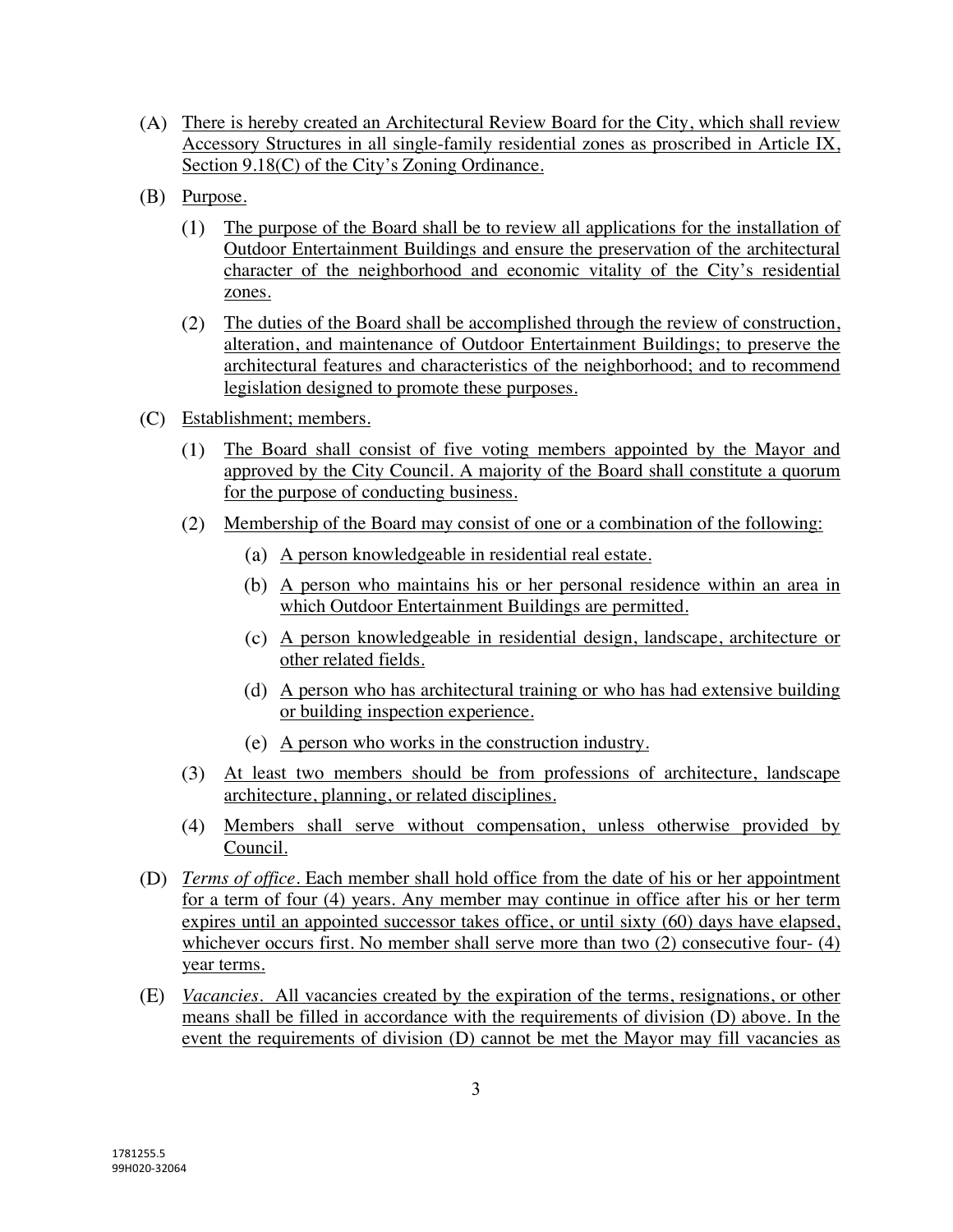he deems appropriate. Vacancies shall be filled within sixty (60) days. A member appointed to fill a vacancy shall serve out the term of the previous member.

- *Rules of Procedure and Guidelines.* The Board shall establish its Rules of Procedure and Guidelines with approval from City Council.
- *Election of Officers.* By a simple majority of the voting members present, the Board shall elect a Chair and Vice-Chair at the first meeting of each year. If either officer position becomes vacant for any reason, the Board shall, at its next meeting, elect a member to serve as Chair or Vice-Chair for the remainder of the year.
- *Meetings.* The Board shall hold meetings as needed to review and render decisions on applications coming before it. The Board shall hold a public hearing on each application. All meetings of the Board shall comply with all requirements of the Kentucky Open Meetings Act.
- $(I)$ *Duties.* The Board shall have the following duties:
	- Review and act upon all applications as required by this subchapter.
	- Provide a written annual report to the City Council that will address the activities of the previous calendar year. The annual report shall include the number of cases reviewed, the number of cases approved in one meeting, the number of cases approved after one or more deferrals, and the number of cases denied. The report shall also include a summary of any notable cases or other issues addressed by the Board during the previous calendar year. The annual report shall be kept on file and available for inspection.
- $(J)$ *Duties of Officers.* The Board officers shall have the following duties:
	- *Chair.* The Chair shall preside over all meetings at which he/she is present and shall sign all official correspondence, including minutes, of the Board unless otherwise designating the responsibilities to the Vice-Chair. The Chair shall serve as the primary liaison to City staff and, as necessary, shall represent or appoint another Board member to represent the Board before the City Council or other boards and commissions.
	- *Vice-Chair.* The Vice-Chair shall discharge the duties of the Chair during the absence or disability of the Chairman.

# **§ 34.42 BOARD ORDER PROCEDURE.**

- *Scope and applicability.* No building permit shall be issued by PDS for any proposal which is subject to Board review unless a Board Order has been issued in accordance with the requirements of this subchapter.
- *Board Order requirements.* A Board Order shall be required for the following:
	- A property owner application for construction of a new outdoor entertainment building.
	- A property owner application to alter an existing outdoor entertainment building.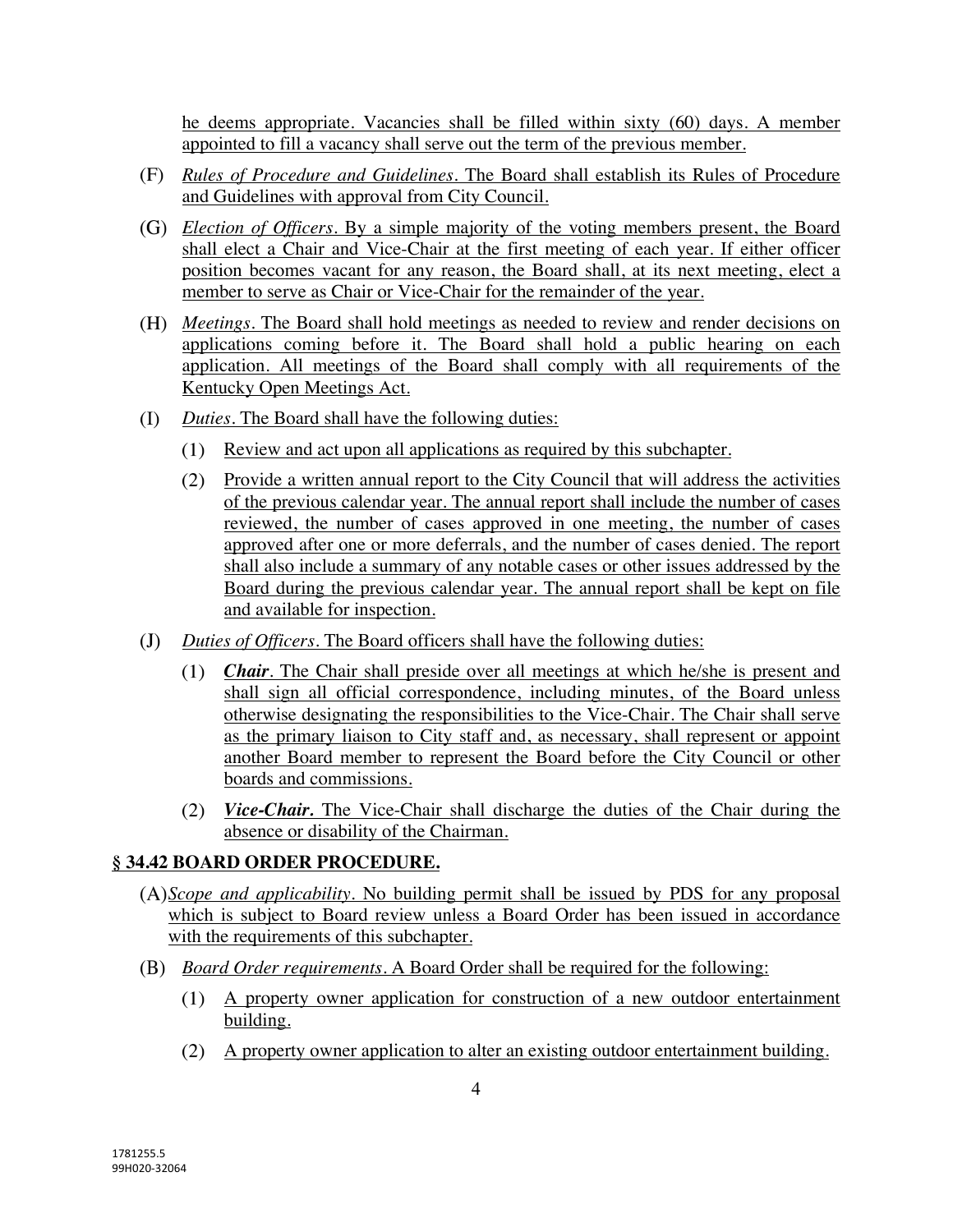- A property owner application to expand an existing outdoor entertainment building.
- *Application.* Applications for review by the Board shall be filed on forms provided by the City. In conducting its inquiry and review, the City and/or Board may request from the applicant any additional information, sketches and data, as it shall reasonably require in making a determination.
- (D) Informal review.
	- $(1)$  An application for an informal review may be submitted by an owner or applicant for projects for which general direction and comments from the Board are desired.
	- The Board shall cause to have notices setting forth the date, time, and place of the  $(2)$ informal review to the owner(s) or any person having a legal or equitable interest in the property, and to owners within 300 feet of the subject property, not less than seven  $(7)$  days prior to the meeting.
	- The Board shall review the basic concept of the proposal and provide non-binding comments to the applicant addressing the applicable review considerations for the proposal. After the informal review, the applicant may submit an application for a Board Order.
- Application for Board Order.
	- Upon application for a Board Order, the Board shall schedule a public hearing on the application.
	- $(2)$ The Board shall mail or cause to have notices mailed setting forth the date, time and place of the hearing to the owner(s) or any person having a legal or equitable interest in the property, adjoining property owners, and to all other owners within 300 feet of the subject property not less than seven (7) days prior to the hearing.
	- The Board shall consider the application, plans, and specifications and render its determination in accordance with the requirements of this subchapter within sixty (60) days after receiving a complete application.
- Decisions.
	- A Board Order shall require approval by a majority vote of a quorum of members. The Board shall provide written notice to the applicant stating the grounds for its decision.
	- The Board shall keep a record of its proceedings, including copies of information, sketches, and data needed to clarify the record or any amendment to it. The Board in its consideration may require any additional materials it deems necessary to evaluate the application's conformance with § 34.43.
	- The Board may consider the advice of those consultants whose opinion is sought by the Board with respect to any application for a Board Order.
- (G) Period of validity.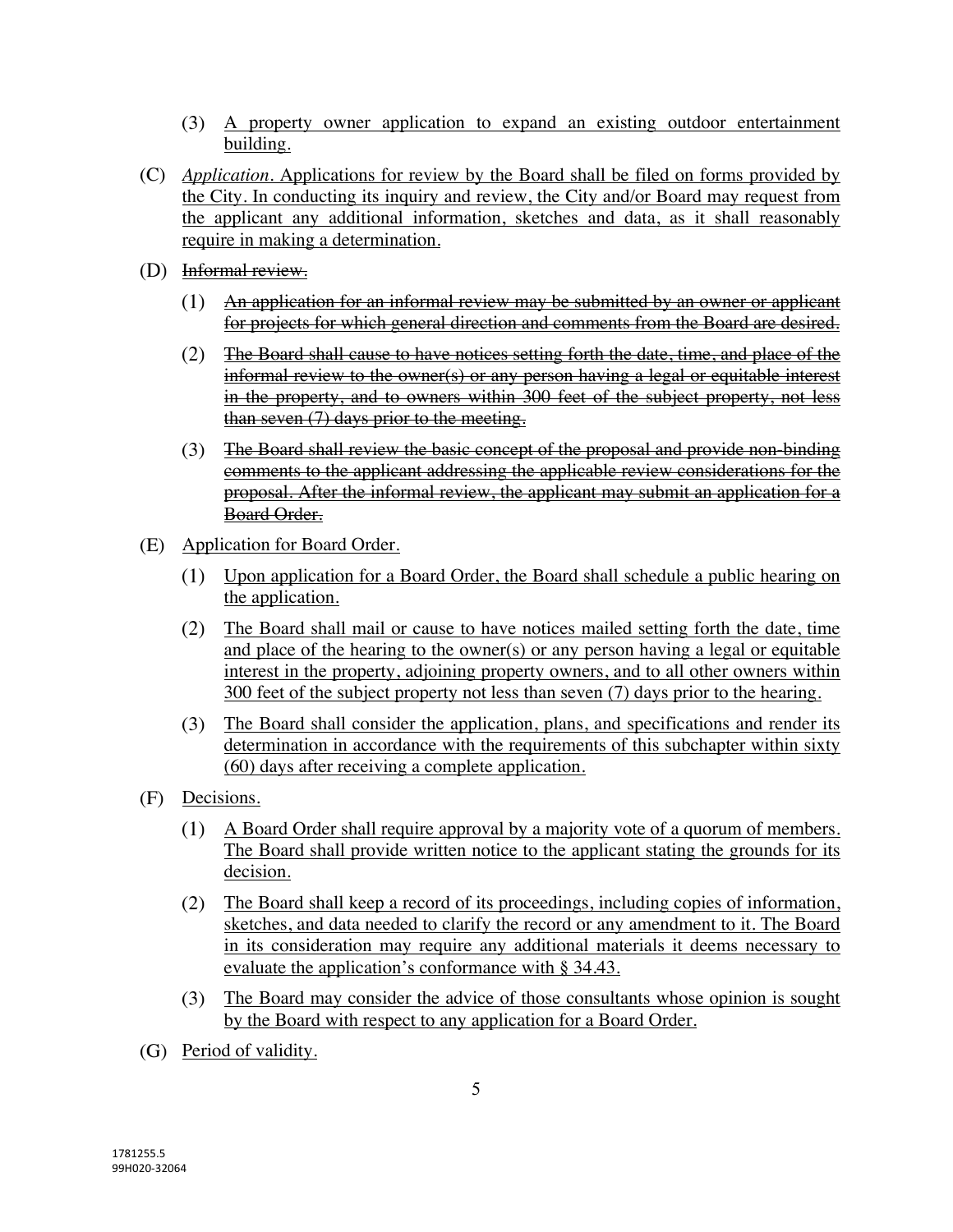- A Board Order shall be valid for a one year from the date of final approval by the Board. The Board Order shall become null and void unless the construction or other action authorized by the decision has been started within one year after the final approval is granted and is being carried forward to completion or occupancy of land, site, or buildings.
- The Board may approve one six-month extension of the final approval upon written application prior to the expiration date of the approval. The extension may be granted provided the Board finds that the reasons for the extension were beyond the immediate control of the applicant.
- If a Board Order expires, a new application shall be required.
- *Conditions.* In making any decision provided for in this section, the Board may attach any conditions regarding the location, character, and other features of the application, as it may deem reasonable to ensure that applicable standards of review for the decision are met. Conditions attached shall be stated in the motion for approval, including the reasons for each condition imposed.
- (I) Administrative modifications.
	- $(1)$ The Zoning Administrator, in administering the Board Order, may authorize minor plan modifications to building layouts, lighting, and other building and siterelated improvements that are required to correct any undetected errors or to address changes to the site made necessary during construction, provided the modifications remain consistent with the purpose of the Board Order.
	- No modifications shall be made that increases the permitted size of the building or make any change to a permitted conditional use.
	- (3) Modifications deemed minor may include such changes as:
		- Minor adjustments in the location of the building provided the perimeter setbacks, yards and buffers are maintained;
		- (b) Substitution of landscaping materials specified in the landscape plan with comparable materials of an equal or greater size;
		- Redesigning and/or relocating stormwater management facilities provided that general character and stormwater capacities are maintained;
		- (d) Redesigning and/or relocated landscaping, provided that the same level and quality of screening is maintained;
		- Minor changes in building material or colors that are similar to and have the same general appearance comparable to or of a higher quality as the material approved by the Board Order.
		- Other minor modifications deemed by the Administrator that do not alter the basic design or any specific conditions imposed as part of the original approval, or are a minimal structural modification necessary to protect the structure due to acts of God prior to a Board review.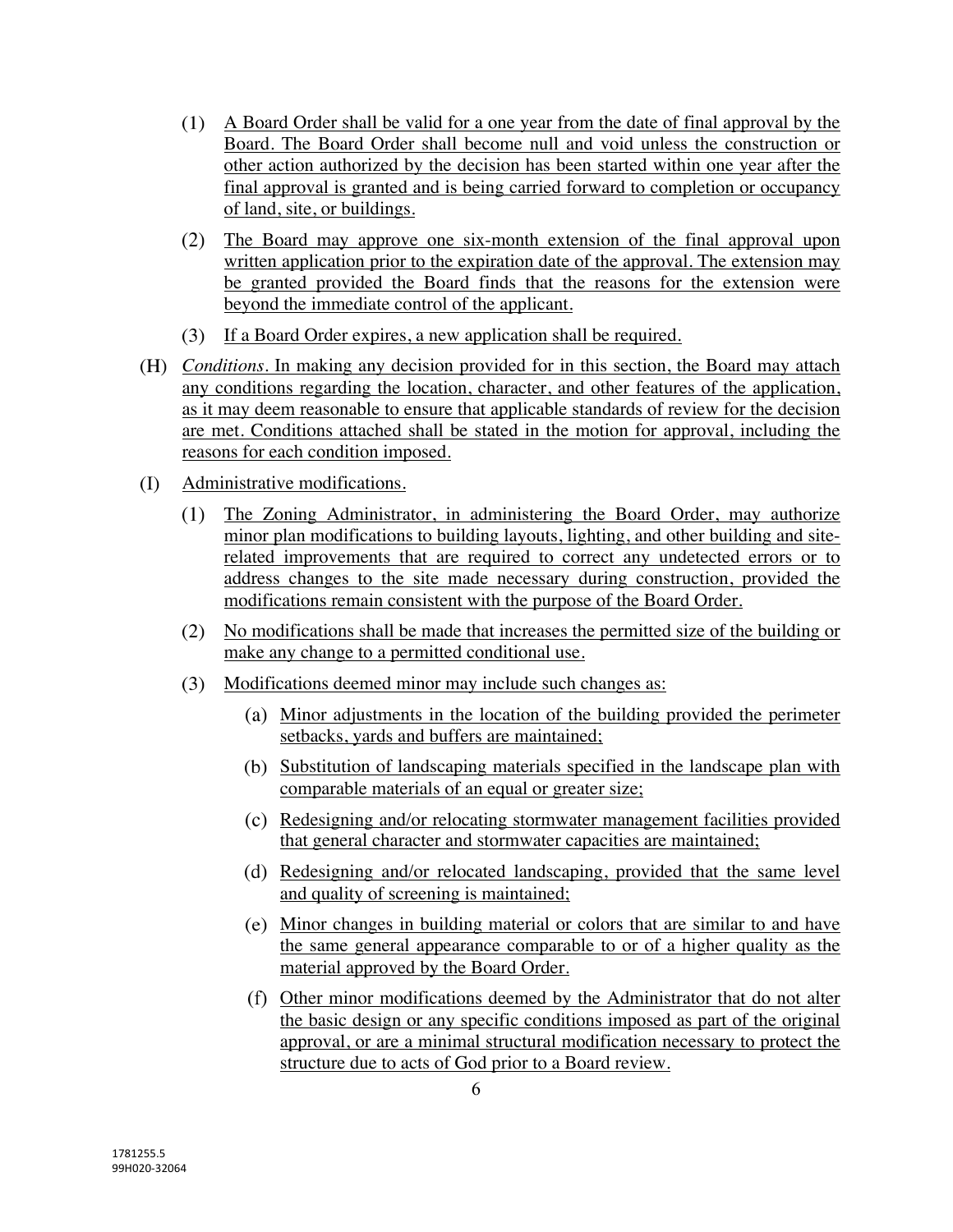$(g)$  The Zoning Administrator shall report approved modifications to the Board. The Administrator may submit any modification to the Board that might otherwise be considered minor if the administrator finds that the overall extent and effect of the proposed modification should be reviewed by the Board.

## **§ 34.43 BOARD ORDER STANDARDS OF REVIEW.**

- $(A)$  Board Order as required in § 34.42. shall be approved only after a finding by the Board that the review standards of this section have been satisfied. All applications that comply with the review standards shall be approved by the Board.
- *General review standards.* The following general review standards shall be met by every application prior to approval of a Board Order.
	- The Board shall determine whether the request will be appropriate to the  $(1)$ architectural character of the home and neighborhood.
	- Decisions of the board shall:
		- Improve the quality of life in the City and achieve the spirit and purpose of this subchapter as described in § 34.41.
		- Consider the protection of property values in order to further the City's goals of sound economic and community development; and
		- Consider the Standards and Recommendations set forth by the Board.
	- (3) General Character.
		- (a) The design of new structures and of additions to existing structures, including new site improvements, should compliment the home, and design review may take into account the architectural style, general design, arrangement, texture, materials, and color of the home and other structures in the neighborhood.
		- Where changes have taken place in the course of time as evidence of the history and development of adjacent or nearby buildings, structures or sites, and if these changes are deemed to have acquired significance and would be compromised by the proposed new building, then this significance may be recognized and respected in the design of the new building.
	- *Architectural Style.* There are a number of intermixes of architectural styles, as well as a larger number of buildings of such modest nature or so extensively remodeled to effectively lose all architectural importance. It is with reference to the basic architectural character of the key buildings noted above that the need for compatibility in the construction of the Outdoor Entertainment Building. Compatibility does not infer imitation, but rather an appropriate design in terms of scale, building materials, and detail. The architectural character of the home and neighborhood consists mainly of the following themes: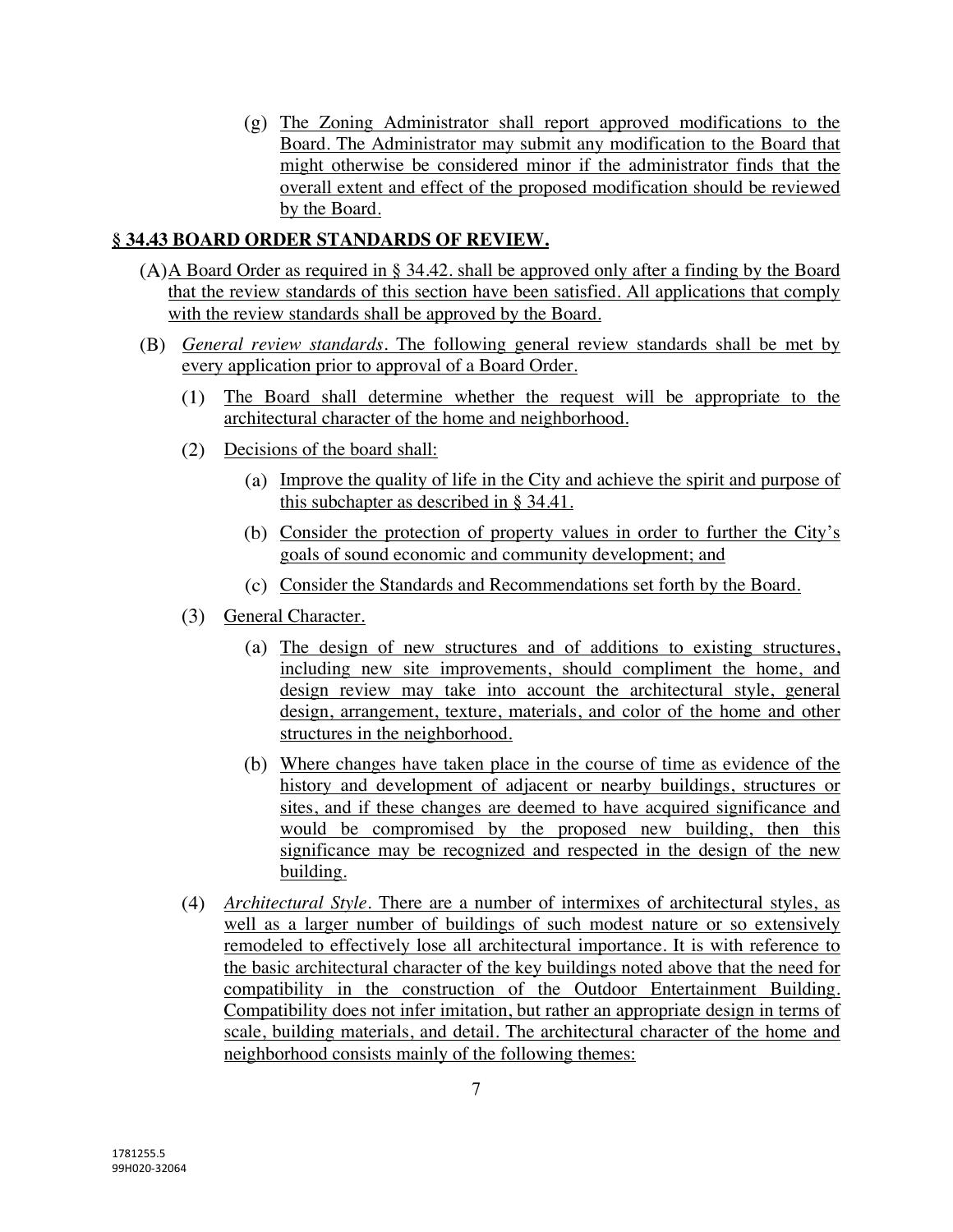- Residential buildings with exterior construction of brick, stone, and stucco. Predominate styles are Split Level, Tudor, Colonial and Mid-Century Modern.
- Residential buildings of brick facades with siding trim, one to two stories, mainly of the era 1950-1970.
- *Massing and building form.* Massing of outdoor entertainment buildings shall be generally similar to the main structure and adjacent nearby homes. Building forms should generally reflect those of the architectural style of primary structure. Window to wall ratios should be appropriate to the type and use of building constructed.
- *Color.* Traditional colors and combinations of those colors that compliment the home or other adjacent structures should be used for exteriors for all new buildings, and reconstruction, remodeling, and exterior maintenance of existing outdoor entertainment buildings. Fluorescent or luminescent colors are prohibited.
- *Landscaping.* The landscape design of the site should be consistent with the overall architectural character of the structures on the site. Plant material and methods for installation shall be selected respecting the nature of the urban environment and the survivability and diversity of the plan species. Non-plant material shall be of a type associated with the origin or era in which the structure was originally built.
- *Alterations to buildings, structure, and site.* In addition to the general review standards, the following standards shall be met by applicants for alterations to existing buildings prior to approval of Board Order or building permit:
	- The alteration shall conform to the distinguishing, original exterior qualities or character of the building, its site, and its environment.
	- The distinguishing original qualities or character of the outdoor entertainment  $(2)$ building shall not be destroyed.
	- Distinctive stylistic features or examples of skilled craftsmanship, which characterize a building, structure, or site, shall be considered in the outdoor entertainment building.
	- The surface cleaning of structures, if provided as part of the application, shall be undertaken with methods designed to minimize damage.
- *Additions to existing outdoor entertainment buildings.* In addition to the general review standards, the following shall be met by applicants for additions to existing outdoor entertainment buildings prior to approval of a Board Order.
	- Materials for additions should be in keeping with the exiting outdoor  $(1)$ entertainment building, and should match, or be compatible with those of the main home.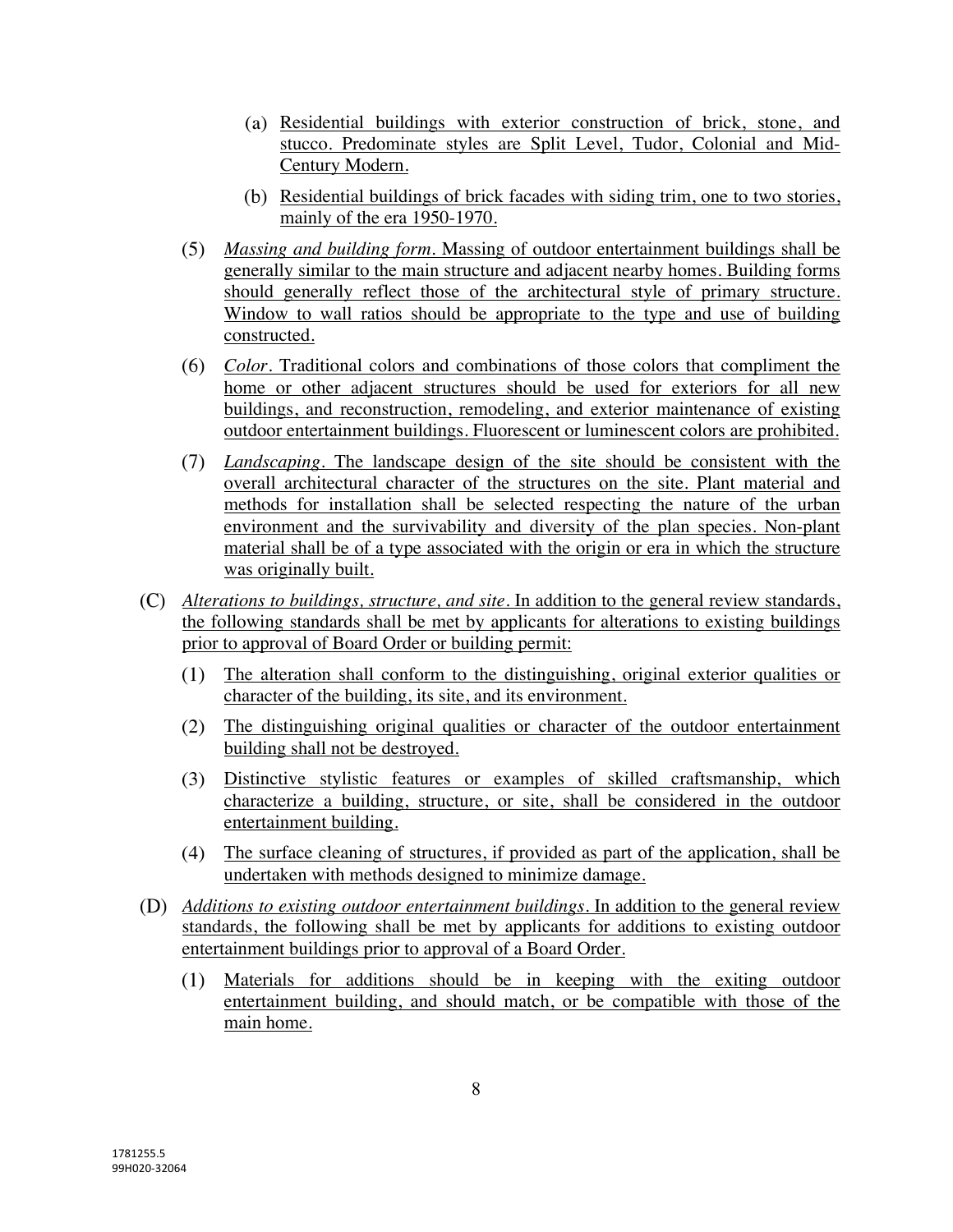- Contemporary design for additions to existing outdoor entertainment buildings shall be discouraged. Roofline additions are discouraged or should be placed and designed to have the least amount of visual impact.
- Additions should be indistinguishable from the original structure. The intent of an addition should be that if the additions or alterations were removed the essential form and integrity of the original structure would be unimpaired.

# **§ 34.44 FAILURE TO MAINTAIN.**

The owner of an outdoor entertainment building shall provide sufficient and reasonable care, maintenance and upkeep appropriate to ensure any building's upkeep and to prevent its destruction by deterioration. Any landscaping or other site element shall also be properly maintained in a safe and functional condition, and be maintained to ensure its value. This provision shall be in addition to all other applicable code provisions. By resolution the Architectural Review Board may present evidence of a violation to the City for appropriate action.

## **§ 34.45 ORDINARY MAINTENANCE.**

Nothing in the subchapter shall be construed to prevent any ordinary maintenance or repair of an exterior architectural feature now or hereafter which involves no change in material, design, arrangement, texture or color; nor shall anything in this subchapter be construed to prevent the construction, reconstruction, alteration, modification, or demolition of any feature which the Zoning Administrator shall certify, pursuant to appropriate provisions of city ordinance or state law regarding public safety, as being an unsafe or dangerous condition.

## **§ 34.46 APPEALS.**

Any applicant aggrieved by a decision of the Board may appeal the decision to the Board of Adjustment in the same manner as an appeal of a decision of the Zoning Administrator in accordance with the requirements of *Article XVIII, Section 18.2* of the Crestview Hills Zoning Ordinance. The Board of Adjustment shall forward a copy of its minutes regarding the appeal decision to the Board.

## **SECTION II**

That any ordinances or parts thereof in conflict herewith are, to the extent of such conflict, hereby repealed.

## **SECTION III**

That this ordinance shall take effect and be in full force when passed, published, and recorded according to law. Publication may be in summary form.